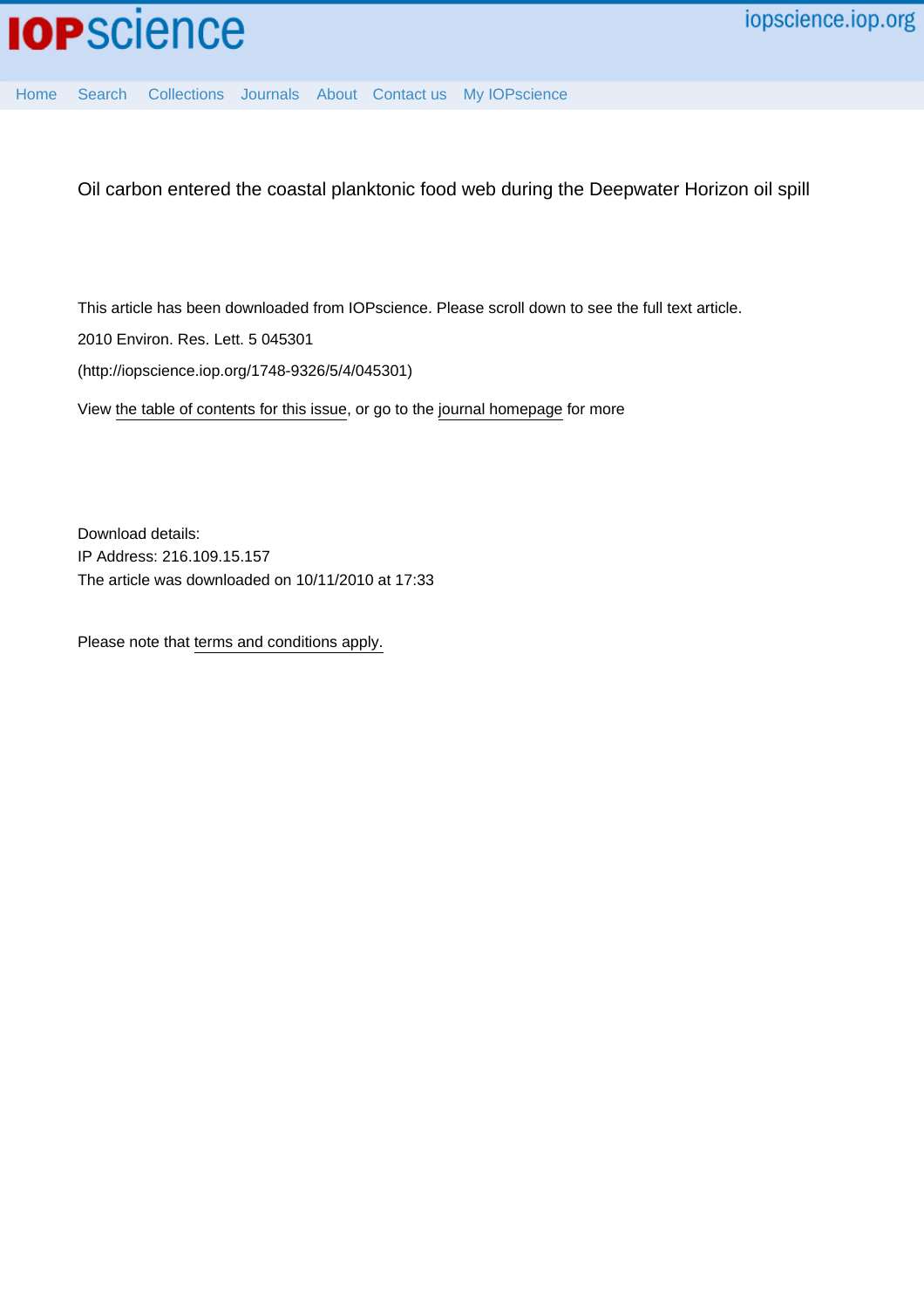Environ. Res. Lett. **5** (2010) 045301 (6pp) [doi:10.1088/1748-9326/5/4/045301](http://dx.doi.org/10.1088/1748-9326/5/4/045301)

# **Oil carbon entered the coastal planktonic food web during the Deepwater Horizon oil spill**

William M Graham<sup>1,2,3</sup>, Robert H Condon<sup>1</sup>, Ruth H Carmichael<sup>1,2</sup>, Isabella D'Ambra<sup>1,2</sup>, Heather K Patterson<sup>1,2</sup>, Laura J Linn<sup>1</sup> and **Frank J Hernandez Jr**<sup>1</sup>,<sup>2</sup>

<sup>1</sup> Dauphin Island Sea Lab, Dauphin Island, AL 36528, USA

<sup>2</sup> Department of Marine Sciences, University of South Alabama, Mobile, AL 36688, USA

E-mail: [mgraham@disl.org](mailto:mgraham@disl.org)

Received 27 September 2010 Accepted for publication 1 November 2010 Published 8 November 2010 Online at [stacks.iop.org/ERL/5/045301](http://stacks.iop.org/ERL/5/045301)

#### **Abstract**

The Deepwater Horizon oil spill was unprecedented in total loading of petroleum hydrocarbons accidentally released to a marine ecosystem. Controversial application of chemical dispersants presumably accelerated microbial consumption of oil components, especially in warm Gulf of Mexico surface waters. We employed  $\delta^{13}$ C as a tracer of oil-derived carbon to resolve two periods of isotopic carbon depletion in two plankton size classes. Carbon depletion was coincident with the arrival of surface oil slicks in the far northern Gulf, and demonstrated that subsurface oil carbon was incorporated into the plankton food web.

**Keywords:** zooplankton, petroleum hydrocarbon, stable isotope, Gulf of Mexico S Online supplementary data available from [stacks.iop.org/ERL/5/045301/mmedia](http://stacks.iop.org/ERL/5/045301/mmedia)

# **1. Introduction**

Following the sinking of Deepwater Horizon (DWH) on 22 April 2010, an estimated 780 000  $\text{m}^3$  of Sweet Louisiana Crude (SLC) and 205 000 mT of methane [\[1\]](#page-6-0) were released into the northern Gulf of Mexico over an 85 d period. General agreement exists that ∼25% was directly recovered or burned at sea, leaving ∼75% to be degraded naturally or with the aid of chemical dispersants [\[2\]](#page-6-1). Recent publications document the scope of deep subsea oil and methane along the northern Gulf slope [\[1,](#page-6-0) [3,](#page-6-2) [4\]](#page-6-3), but scant evidence exists for the presence of subsea oil in warm  $(>25 °C)$ , shallow shelf waters.

A large pool of isotopically depleted carbon from dispersed oil and methane is presumably available for biological consumption via prokaryotic consumers [\[5\]](#page-6-4). Isotopic depletion extending into marine zooplankton grazers, a pathway mediated by the microbial food web [\[6\]](#page-6-5), is a good proxy for food web modification by the spill. Here we

present quantitative data collected as a rapid-response effort to track carbon isotopic signal in two size classes representing a pathway into the bulk zooplankton community of the northern Gulf of Mexico. The present study reflects only the initial steps of a larger and continuing laboratory experimental and field effort aimed at understanding how oil affects pelagic communities of the northern Gulf and vice versa effects of the biological community on the fate of the oil.

# **2. Methodology**

We employed  $\delta^{13}C$  as a tracer of oil-derived carbon incorporation into the lower marine food web across the middle and inner continental shelf. During June–August 2010, we followed two plankton size classes: the nominally 1  $\mu$ m-0.2 mm 'small suspended particulate' and the  $>0.2-2$  mm 'mesozooplankton' fractions, with the former considered likely food for the latter. The study region, >100 km north of the DWH well head, had three defined northward pulses of surface

<sup>3</sup> Author to whom any correspondence should be addressed.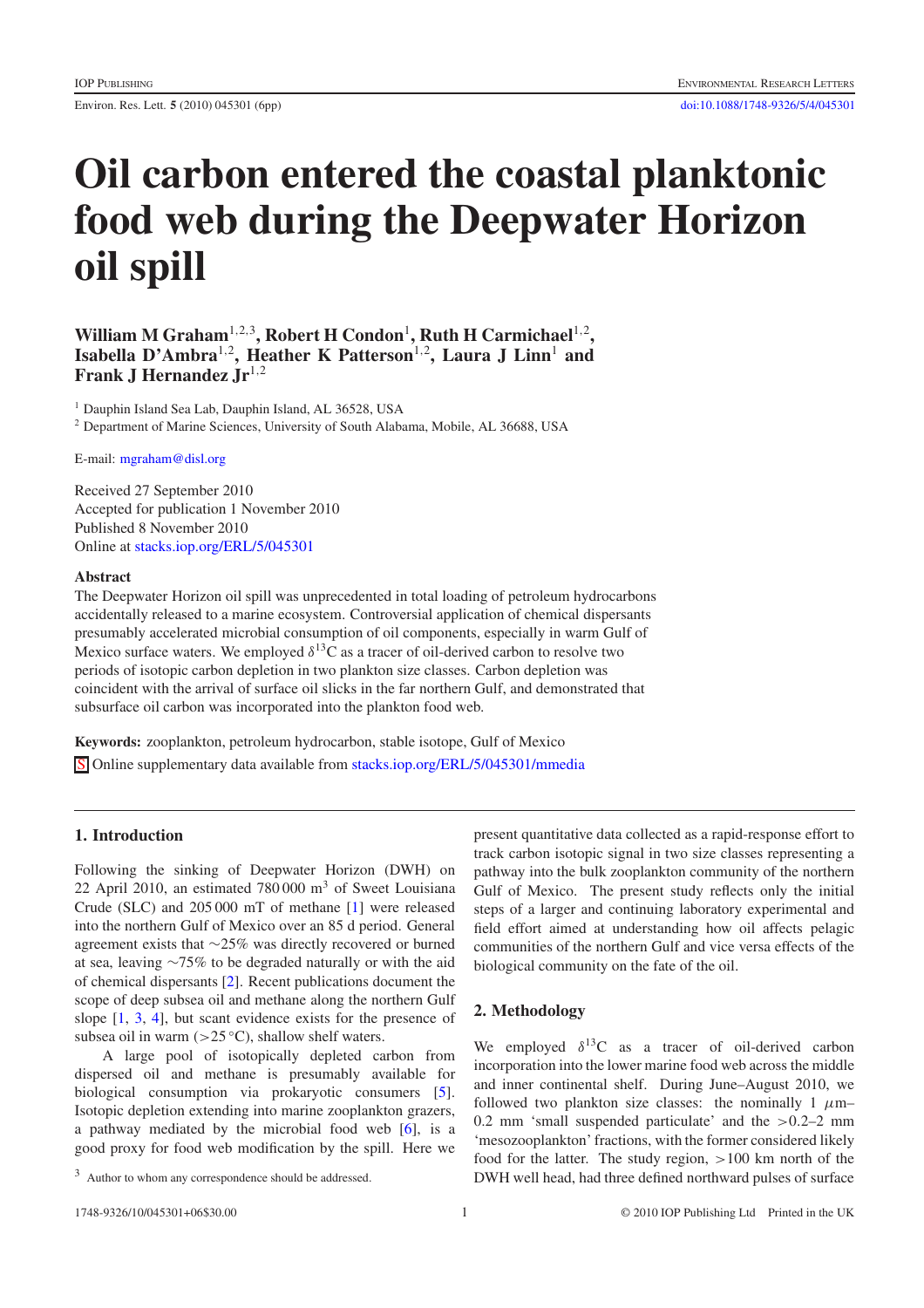<span id="page-2-0"></span>**Table 1.** The location and depth of surface and deep sampling stations in the Gulf of Mexico and reference sites within Mobile Bay, AL, including mean  $(\pm SD)$  salinity at each depth. n.d.  $=$  no data, dash  $=$  not deep enough to collect separate Deep sample. Symbols next to station names are for reference to figure [1.](#page-3-0)

| Station, symbol            | Latitude | Longitude  | Surface     |                     | Deep        |               |
|----------------------------|----------|------------|-------------|---------------------|-------------|---------------|
|                            |          |            | Depth $(m)$ | Mean salinity (psu) | Depth $(m)$ | Mean salinity |
| Gulf sites                 |          |            |             |                     |             |               |
| T35.                       | 29.7989  | $-88.2083$ |             | $27 \pm 3$          | 33          | $36 \pm 0$    |
| $T20,$ $\blacklozenge$     | 30.0902  | $-88.2116$ |             | $25 \pm 3$          | 18          | $33 \pm 4$    |
| $T10.$ $\bullet$           | 30.1609  | $-88.1229$ |             | $24 \pm 3$          | 8           | $32 \pm 3$    |
| Buoy M (BM), $\nabla$      | 30.1306  | $-88.1097$ |             | $23 \pm 4$          | 15          | n.d.          |
| Mobile Bay reference sites |          |            |             |                     |             |               |
| Cedar Point Reef, $+$      | 30.3256  | $-88.1327$ |             | $12 \pm 6$          |             |               |
| Sand Reef, $-$             | 30.2772  | $-88.1052$ |             | $18 \pm 6$          |             |               |

oil: two prior to the well's 15 July shut-in, and one in August (figures [1\(](#page-3-0)A), (B), movie S1 available at stacks.iop.org/ERL/ 5/045301/mmedia). Samples were collected in surface and bottom waters of the Gulf of Mexico at four shelf and two inner Mobile Bay reference sites (figure  $1(A)$  $1(A)$ , table [1\)](#page-2-0).

## *2.1. Plankton and suspended particle collection*

Suspended particulates (1  $\mu$ m–0.2 mm) were collected using 1.7 l vertical Niskin bottles deployed at target depths of one meter above the bottom and one meter below the surface at stations T10, T20, and T35 at two-week intervals from 2 June to 15 August, 2010. At Buoy M, and the two bay reference sites, Cedar Point Reef and Sand Reef, only water from one meter below the surface was collected owing to shallowness of the water column; these were collected at 1–2 week intervals. At the Sand Reef reference station, samples were collected using a 1 l horizontal sampler. Air-filled balloons, released at depth from bottle ends, were used to avoid surface oil contamination during sampling. Water was vacuum filtered  $(\leq 5 \text{ psi})$  onto pre-combusted GF/F filters, and dried to a constant weight at  $60^{\circ}$ C.

Mesozooplankton were collected at the same stations and with the same timing as above with opening–closing plankton nets (3.5 m long, 0.25 m diameter), using 333  $\mu$ m for surface and bottom and 202  $\mu$ m for oblique samples at Gulf sites. A 202  $\mu$ m mesh (1 m long, 0.5 m diameter) ring plankton net was used at BM and reference sites (mesozooplankton were not collected at Sand Reef). Samples were rinsed with ultrapure water, dried at 60 ℃, and homogenized by mortar and pestle.

Additional historical pre-spill mesozooplankton samples from Buoy M and suspended particulate samples from T35, T20 and Buoy M were collected in May–August of both 2008 and 2009 (all data within each station were pooled as 'prespill'. Collections were similar to those described for 2010. These samples were historically analyzed only for carbon (C) and nitrogen (N) content; no pre-spill stable isotope data exist for continental shelf stations. All mesozooplankton samples are being processed for community assemblage changes with respect to the spill; however, assemblage analysis is beyond the scope of this study. That said, a cursory review of the samples for presence of contaminating oil droplets revealed the samples were clear of both oil and resuspended sediments. In addition, the zooplankton samples were dominated by organisms typical of spring–summer assemblages such as calanoid copepods.

#### *2.2. Stable isotope analysis*

Bulk carbon (C) stable isotope ratios ( $\delta^{13}$ C,  $\%$ <sub>0</sub>) were measured by continuous flow isotope ratio mass spectrometry at the University of Utah Stable Isotope Facility (USA) and on a Picarro cavity ringdown spectrometer coupled to a Costech elemental analyzer at Dauphin Island Sea Lab (DISL). Bulk carbon isotopic composition in organisms reflects both shortterm energy stores (i.e., lipids) and relatively longer turnover in tissues [\[7\]](#page-6-6). Since lipids are isotopically depleted and do not necessarily reflect time-integrated diet of organisms, variation in lipid content may introduce bias into stable isotope analyses. Established mathematical normalization techniques allow correction of  $\delta^{13}$ C values in lipid-rich samples, but preserve sample integrity for other analyses [\[7\]](#page-6-6). Here, bulk  $\delta^{13}$ C values in mesozooplankton were lipid-corrected according to [\[7\]](#page-6-6), after comparison to C:N in mesozooplankton samples (figure [2\(](#page-4-0)A). Comparison of  $\delta^{13}$ C values to the C:N and relative C content (mg  $l^{-1}$ ) in suspended particulates indicated no correction was needed for the smaller fraction (figures  $2(A)$  $2(A)$  and (B)). C and N content were obtained during stable isotope analysis.

#### *2.3. Source crude oil samples*

We analyzed  $\delta^{13}$ C of oil in both weathered and fresh condition. Weathered surface oil was collected in the nearshore waters off Dauphin Island, Alabama, on 11 June 2010, and stored in the dark at  $5^{\circ}$ C. Prior to carbon stable isotope analysis, the weathered oil was further dried at 60 ◦C for 48 h to remove residual water. This sample was analyzed for  $\delta^{13}$ C at the University of Utah Stable Isotope Facility. Fresh Source Oil B (SOB) supplied by BP was collected on 22–23 May 2010, from the riser insertion tube on board the drill ship Enterprise. Accompanying documentation for two samples (SOB-20100716-067 and SOB-20100716-130) reported Nalco EC9323A defoamer was injected topsides, and subsea injections included methanol with 10 000 ppm VX9831 oxygen scavenger/catalysts solution. Fresh oil was stored at  $5^{\circ}$ C until analysis by saturating a small piece of precombusted GF/F filter with oil and analyzed using a Picarro cavity ringdown spectrometer coupled to a Costech elemental analyzer at DISL.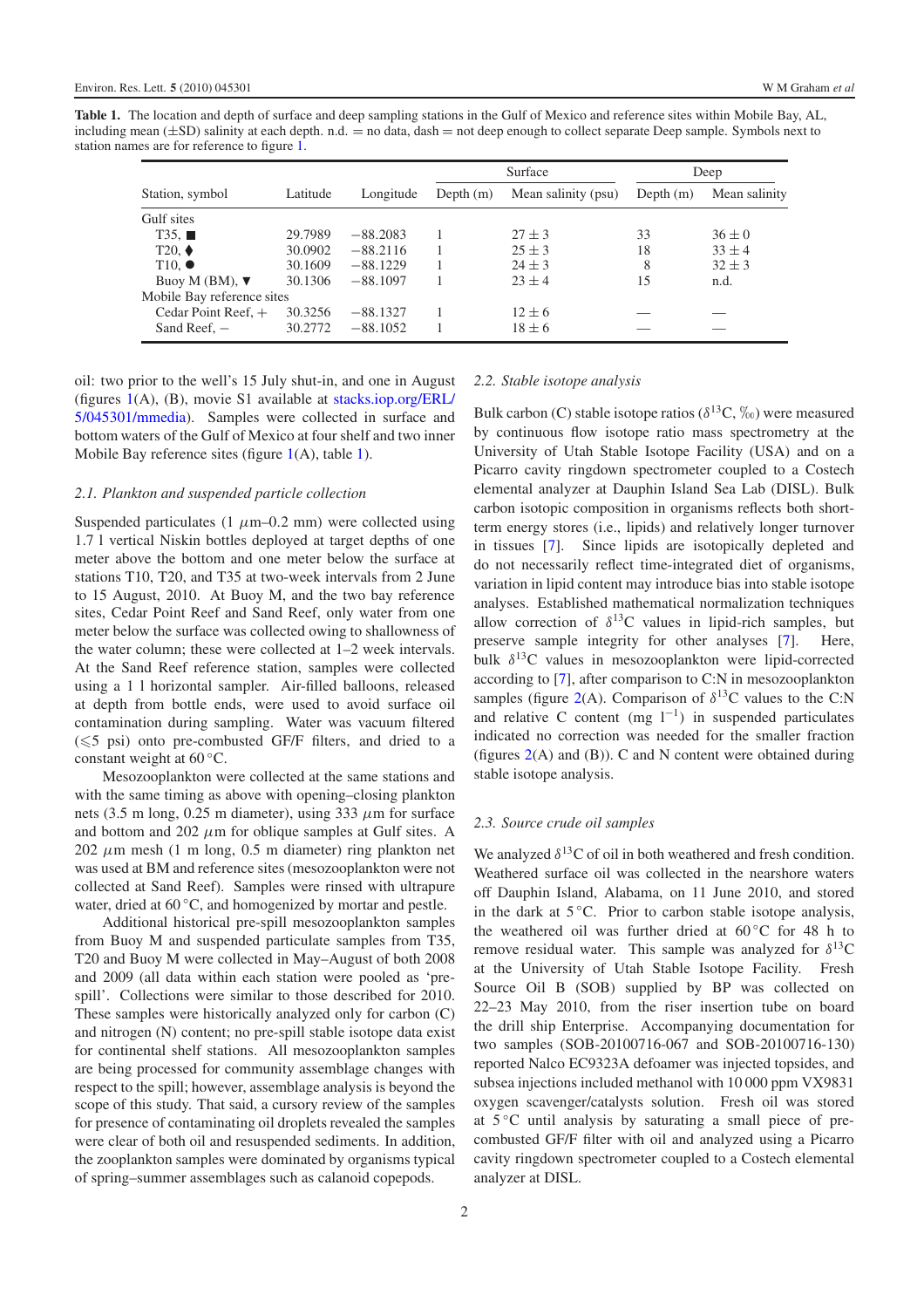<span id="page-3-0"></span>

**Figure 1.** (A) Sample sites, symbols relating to (D) and (E); box defines area used to calculate oil % coverage in (B) with example of peak oil coverage 28 June 2010. A full animation of oil movement around these sites can be found in the supplementary data (movie S1 available at [stacks.iop.org/ERL/5/045301/mmedia\)](http://stacks.iop.org/ERL/5/045301/mmedia). (B) Timing of three shoreward pulses of oil, I–III (cf movie S1 available at stacks.iop.org/ERL/5/ 045301/mmedia). (C) Daily averaged river discharge into Mobile Bay. (D)  $\delta^{13}$ C values for mesozooplankton fraction (0.2–2 mm). (E)  $\delta^{13}$ C values for suspended particulate fraction (1  $\mu$ m–0.2 mm). Both (D) and (E) referenced against  $\delta^{13}$ C values from Mobile Bay and weathered and fresh SLC oil. Error bars show standard deviation.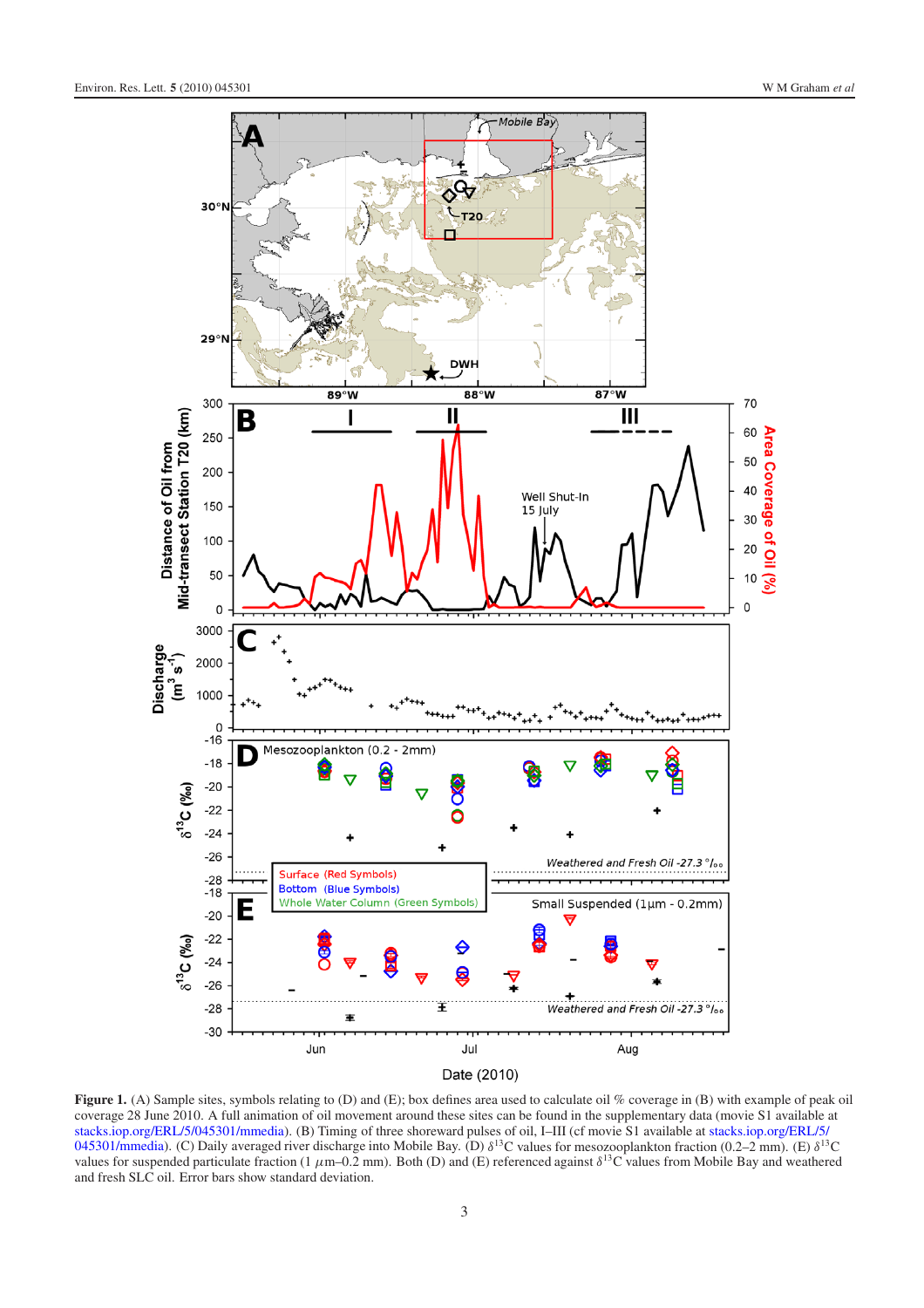<span id="page-4-0"></span>

**Figure 2.** Analysis of C stable isotope ratios. (A) Bulk  $\delta^{13}$ C in mesozooplankton (0.2–2 mm) and suspended particulates (1  $\mu$ m–0.2 mm) compared to C:N in surface, deep, and oblique (mesozooplankton only) samples. (B)  $\delta^{13}$ C compared to carbon content in suspended particulates. (C) Corrected  $\delta^{13}$ C in mesozooplankton and  $\delta^{13}$ C in smaller suspended particulates compared to salinity at surface and deep sampling locations. (D) Bulk  $\delta^{13}$ C in suspended particulates compared to chlorophyll *a* (chl *a*) in water samples from stations T10, T20, and T35.

#### *2.4. Chlorophyll a*

Whole water samples collected at Stations T10, T20 and T35 (1 m below surface and 1 m above bottom) were stored on ice in the dark and filtered in the laboratory onto GF/F filters within 2 h of collection. Extracted chlorophyll a was fluorometrically determined with a Turner Designs fluorometer [\[8\]](#page-6-7).

#### *2.5. Oil proximity data*

Surface layer slick distribution was defined from Geographical Information System (GIS) data [\(ftp://satepsanone.nesdis.noaa.](ftp://satepsanone.nesdis.noaa.gov/OMS/disasters/DeepwaterHorizon/) [gov/OMS/disasters/DeepwaterHorizon/\)](ftp://satepsanone.nesdis.noaa.gov/OMS/disasters/DeepwaterHorizon/). Per cent coverage of oil and distance from the nearest slick to station T20 were measured by mapping oil layers in ESRI ArcMap v9.3 GIS software.

#### *2.6. Freshwater discharge*

To determine potential effects of freshwater discharge on  $\delta^{13}$ C, riverine discharge into Mobile Bay was estimated by adding daily discharge rates at two US Geological Survey gauging stations [\(http://waterdata.usgs.gov/usa/nwis/sw\)](http://waterdata.usgs.gov/usa/nwis/sw), the Coffeeville Dam on the Tombigbee River (#02469765) and the

Claiborne Dam on the Alabama River (# 02429500). There is an estimated 5–10 d flow-dependent lag between readings at gauging stations and reference sites in Mobile Bay [\[9\]](#page-6-8). Daily mean discharge is reported in figure  $1(C)$  $1(C)$  (not including lags as it did not change the pattern). Salinity was measured at Gulf stations T10–T35 using a Sea Bird SBE 25 conductivity– temperature–depth (CTD) probe and at Buoy M and the two Mobile Bay reference sites using a handheld YSI 85 salinity probe.

#### *2.7. Statistical analyses*

Analysis of variance (ANOVA) was used for comparison of  $\delta^{13}$ C values, C:N, and chl a among sample types. If ANOVAs were significant, post hoc pairwise comparison of means using Tukey's test of variability were performed. All linear correlations were tested using the Z-test. These analyses were performed in StatView 5.0.1. An additional three-way ANOVA with location, sample depth and condition (pre- or post-spill years) was performed on C:N values for suspended particulates and mesozooplankton using Minitab 15. All data were normally distributed and did not require transformation, and also conformed to the assumption of homogeneity of variance.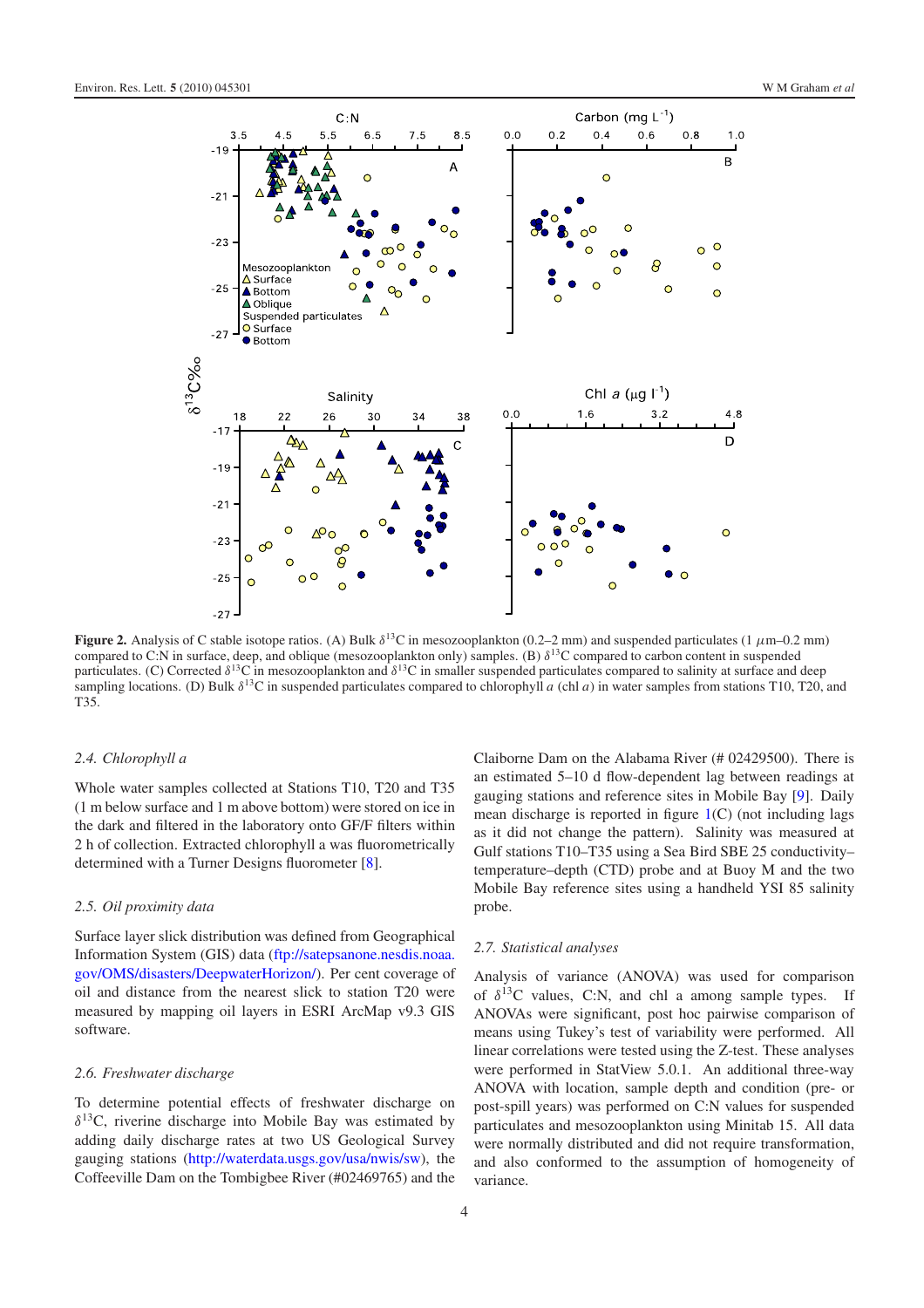# **3. Results and discussion**

 $\delta^{13}$ C depletion occurred in each size fraction at middle and inner shelf stations coincident with two sequential northward pulses of surface oil slicks from DWH (figures [1\(](#page-3-0)D), (E)). Relative to early June, an isotopic shift of  $-1$  to  $-4\%$ (toward weathered and fresh oil,  $-27.23 \pm 0.03\%$  and  $-27.34 \pm 0.34\%$ , respectively) occurred during the peak of areal coverage of oil over the sites (figures  $1(B)$  $1(B)$ ,  $(D)$ ,  $(E)$ ). Recovery from this depletion to the pre-spill baseline was 2– 4 wks. A third pulse of residual oil occurred in late July, and depleted  $\delta^{13}$ C was observed in mid-August at the furthest offshore stations. Depletion and recovery cycles on the order of a few weeks are consistent with published warm water petroleum hydrocarbon decay timescales [\[10\]](#page-6-9).

The apparent oil-related  $\delta^{13}$ C depletion occurred in both fractions and throughout the water column. The pattern was consistent despite the differences in both  $\delta^{13}$ C and C:N between the two size fractions.  $\delta^{13}$ C and C:N values differed between mesozooplankton and suspended particulates, with mesozooplankton having heavier  $\delta^{13}$ C (−20.44 ± 1.37%) compared to  $-23.19 \pm 1.26\%$ ) and lower C:N (4.8  $\pm$  0.6 compared to  $6.9 \pm 0.9$ ) than suspended particles (ANOVA:  $\delta^{13}$ C:F<sub>4,84</sub> = 23.29, *P* < 0.001; C:N:F<sub>4,84</sub> = 43.04, *P* < 0.001; figure [2\(](#page-4-0)A). Comparisons among surface, bottom, and oblique samples did not differ for either size fraction (Tukey's post hoc test:  $P > 0.05$  for all comparisons).

Bulk  $\delta^{13}$ C values were correlated with C:N in surface  $(r = -0.64)$ , bottom  $(r = -0.61)$ , and oblique  $(r = -0.63)$ mesozooplankton samples ( $P < 0.01$ ) for all comparisons; figure  $2(A)$  $2(A)$ , consistent with a mesozooplankton fraction (largely composed of animals) and requiring correction for lipid-related depletion of  $\delta^{13}C$  [\[7\]](#page-6-6). In contrast,  $\delta^{13}C$ in suspended particulates was not correlated with C:N (figure  $2(A)$  $2(A)$ ), and was weakly correlated with the relative C content in the sample only when surface and bottom fractions were considered together  $(r = -0.44, P < 0.01;$ figure [2\(](#page-4-0)B)). These findings suggest a small particle fraction of mixed composition, including algal and detrital matter that did not demand lipid correction despite a higher C:N ratio than mesozooplankton [\[7,](#page-6-6) [11\]](#page-6-10). The mean correction applied to bulk  $\delta^{13}$ C in mesozooplankton samples was  $1.49 \pm 1.73\%$ . The relative shift in sample values can be seen by comparing panels A and C in figure [2.](#page-4-0)

#### *3.1. Discounting masking effects or sample contamination*

In comparison to reference sites inside Mobile Bay, offshore depletion of  $\delta^{13}$ C was not related to timing of freshwater discharge from the Bay, phytoplankton blooms, or direct contamination of samples with external oil. Corrected  $\delta^{13}$ C in mesozooplankton and bulk  $\delta^{13}$ C values in suspended particulates were compared to salinity at each station to detect potential freshwater influence (figure [2\(](#page-4-0)C)). The hydrology of Mobile Bay is dominated by freshwater inputs, which lead to salinity stratification [\[12\]](#page-6-11) and may convey isotopically light suspended particles and biota from the upper reaches of the Bay to the Gulf [\[13\]](#page-6-12).  $\delta^{13}$ C in reference oil samples was similar to  $\delta^{13}$ C typically found in freshwater-derived vegetation,

suspended particles, and some primary consumers in Mobile Bay and elsewhere [\[13,](#page-6-12) [14\]](#page-6-13).  $\delta^{13}$ C values in mesozooplankton were not related to salinity (figure  $2(C)$  $2(C)$ ), and  $\delta^{13}C$  in suspended particulates showed a weak positive correlation only when surface and bottom samples were considered together  $(r =$ 0.37,  $P = 0.03$ ). This finding is consistent with the relatively low discharge to Mobile Bay during most of the sampling period (figure [1\(](#page-3-0)C)). The similar patterns of  $\delta^{13}$ C depletion in both mesozooplankton and small suspended fractions, despite decreasing discharge to Mobile Bay and little or no relationship to salinity during the period of greatest oil proximity and coverage in the region, supports an oil-derived C source mediating this shift as opposed to a freshwater-derived source from Mobile Bay.

Since phytoplankton were a component of the mixed small suspended particulate fraction  $(1 \mu m-0.2 \mu m)$ , isotopic depletion of C in this fraction and subsequently in the mesozooplankton could result from dominance by isotopically depleted phytoplankton. Given the range of  $\delta^{13}$ C values typical in marine phytoplankton  $(-20 \text{ to } -24\% \text{), } [15, 16]$  $(-20 \text{ to } -24\% \text{), } [15, 16]$  $(-20 \text{ to } -24\% \text{), } [15, 16]$  $(-20 \text{ to } -24\% \text{), } [15, 16]$  and the lack of evidence for a significant freshwater influence during the period of depletion, phytoplankton alone are unlikely to account for the observed depletion (figures  $1(D)$  $1(D)$ ,  $(E)$ ). The concentration of chlorophyll pigments extracted from water samples collected at stations T10 through T35 varied relatively little during the study period and did not indicate a bloom of shelf phytoplankton (1.50  $\pm$  1.02  $\mu$ g l<sup>-1</sup>; figure [2\(](#page-4-0)D)). Chl *a* concentration also was not related to  $\delta^{13}$ C of the suspended particulate fraction ( $F_{\text{reg1,24}} = 2.33$ ,  $P = 0.14$ ). Surface and bottom samples were not different and were combined for further analysis (two-way ANOVA with station and depth as variables:  $F_{3,26} = 1.30, P = 0.29$  (figure [2\)](#page-4-0), indicting that a change in phytoplankton abundance made no measurable contribution to the isotopic depletion of C shown in figure [1.](#page-3-0)

To elucidate whether the observed  $\delta^{13}$ C depletion was due to the contaminating presence of oil in the water column or to the assimilation and incorporation of oil-derived C by resident biota, we compared C:N for mesozooplankton and suspended particulate fractions during pre- (2008–2009) and post-oil spill (2010) years between May and August. The expectation was that presence of SLC oil on or inside the animals would yield anomalously high C:N values. For the suspended particulate fraction, there was no difference in C:N (by weight) between any of the sampling stations within and across pre- and postspill years (three-way ANOVA with station, pre- and postspill years, and sample depth as variables:  $F_{9,89} = 1.46$ ,  $P = 0.18$ ) (figure [3\)](#page-6-16). Similarly, there was no significant difference in mesozooplankton C:N at station BM in pre- and post-oil spill years (ANOVA:  $F_{1,17} = 0.69, P = 0.42$ ), and while we do not have pre-spill C:N data for stations T35, T20 and T10, post-spill C:N data from these sites were the same as those at station BM (ANOVA:  $F_{1.68} = 2.30, P = 0.09$ ) (figure [3\)](#page-6-16). Combined, these results suggest that the depleted C isotope values were not driven by direct oil contamination in the samples (e.g., oil micro-droplets collected on the filter). That similar results were found for both mesozooplankton and suspended particulate fractions suggests oil-derived C was transferred through the food web.